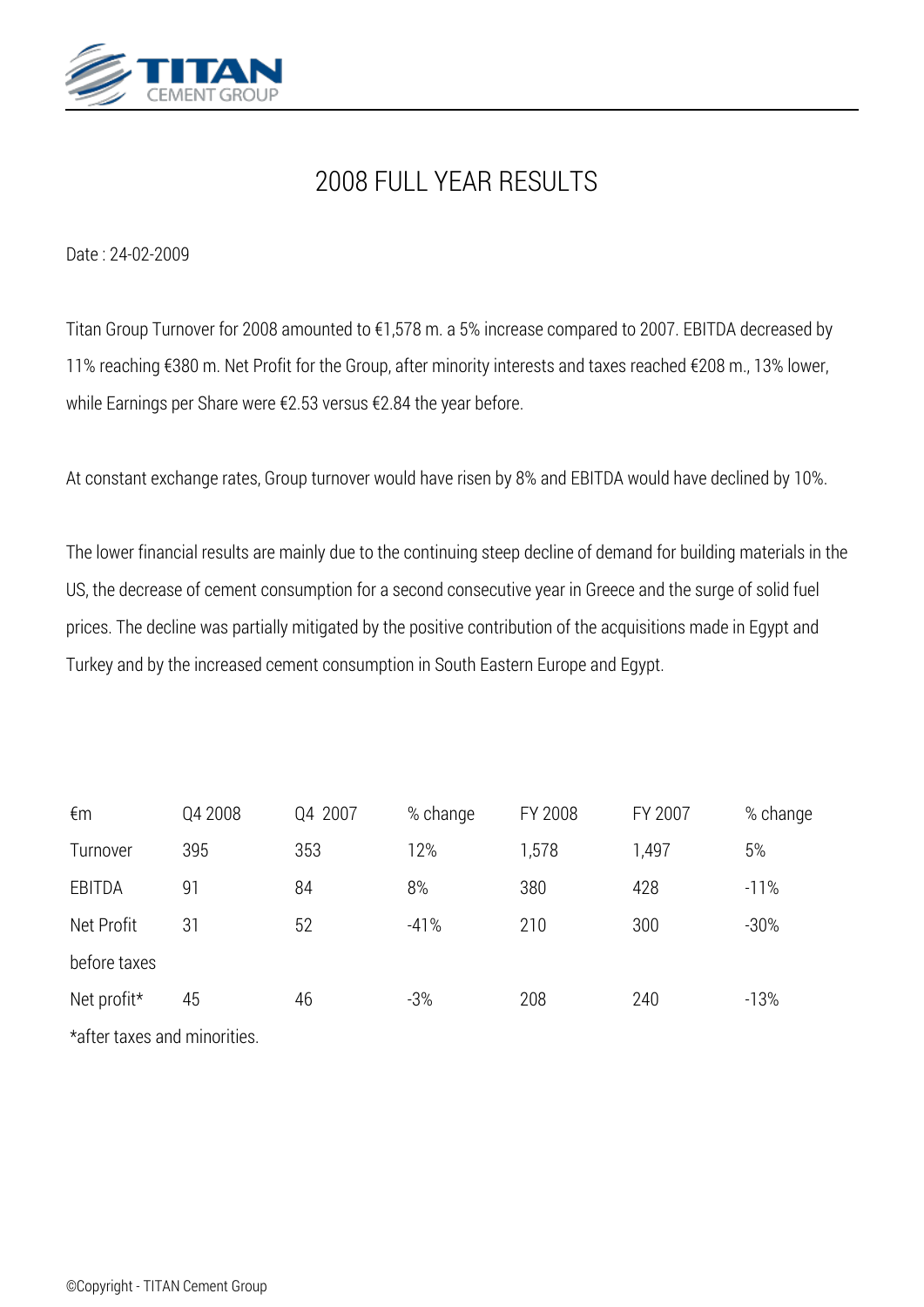

*The particularly low reported tax burden in the period is due to the proportionately lower participation in group profitability of countries with high tax rates, as well as to one-off events as:*

- *The partial reversal (€10.7 m) of a provision taken in Greece for the ex-post taxation of the tax free reserves formed in 2003 and 2004*
- *The reduction of deferred taxation in Greece by €6.6 m due to the legislated reduction of corporate tax rates by 1% per year from 2010 to 2014*
- *A one-off tax return of €5.3 m in Bulgaria.*

*In Greece, demand for construction materials declined moderately year on year and more noticeably in the last quarter, while fuel costs rose to unprecedented levels. EBITDA reached €168 m, down by 13% versus the previous year.*

*In the USA, the deterioration of the housing market impacted volumes strongly across all lines of our products. According to the Portland Cement Association (PCA) interim figures, cement consumption in the US declined in 2008 by 15%, while in Florida the decline was even stronger reaching 26%. Operating profitability of our operations dropped by almost 60% compared to the previous year reaching € 43 m.*

*In Southeastern Europe EBITDA rose by 8%, reaching €105 m, due to considerably higher cement demand and production output in Bulgaria and Serbia, as well as due to the expansion of Group's operations in Albania. The Group signed a contract with IFC and EBRD for their participation by 20% each in the plant under construction in Albania, the operation of which is expected early in 2010.*

*In our Eastern Mediterranean region, EBITDA more than doubled, increasing by 105% and reaching €64 m, mainly due to the Group's expansion in Egypt and the acquisition made in Turkey. In Egypt, underlying market conditions remained strong. Turkey made a positive contribution to Group's profitability, despite the downturn in demand.*

## *BUSINESS DEVELOPMENT*

*Despite the deepening crisis and the inevitable impact of the economic cycle on the demand for construction materials, Titan Group remains focused on implementing its long term strategy. To this end, €673 m were invested in 2008. Major projects include:*

#### *©Copyright - TITAN Cement Group*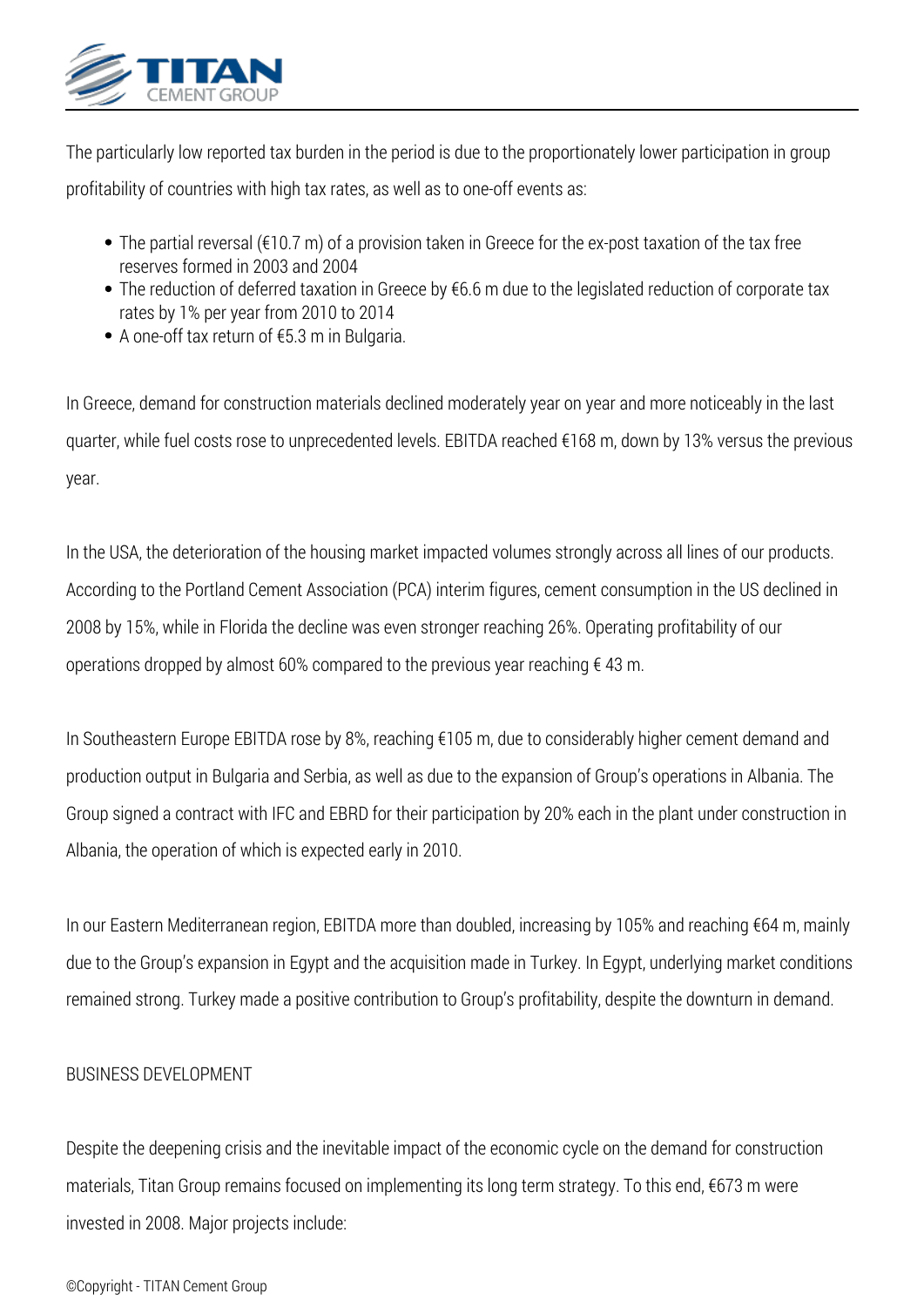

- *The acquisition of the remaining 50% of the joint venture in Egypt;*
- *The acquisition of a 50% share in Adocim Cimento in Turkey;*
- *The purchase of an additional 22% share in our Serbian subsidiary;*
- *The construction of a greenfield plant in Albania with a production capacity of 1.5 million tonnes;*
- *The construction of a second line of production in the Beni Suef plant in Egypt with annual cement capacity of 1.5 million tonnes;*
- *The acquisition of "Domiki Beton" in Greece and enhancement of vertical integration in the aggregates and ready mix concrete sector;*
- *Investments focused on sustainability, mostly related to the use of alternative fuels and the reduction of carbon emissions.*

*The above important investments resulted in an increase in Group net debt by €545m since the beginning of the year to €1,114 m.*

#### *2009 OUTLOOK*

*The outlook for 2009 is influenced by the unprecedented crisis in the financial sector and its impact on the "real" economy. A recession is anticipated in the developed markets and a significant deceleration of growth in the developing ones. Within this unstable and volatile environment, visibility is limited and projections for 2009 become quite difficult.*

*The Group is aware of the fact that the world is changing and is adjusting to the new circumstances. Our priorities for 2009 focus on generating free cash flows for the reduction of debt, on cutting costs and G&A expenses across all fronts and on reigning back new capital expenditures. Meanwhile, we continue to invest in the construction of two important and value generating projects in Albania and Egypt, the operation of which will have a positive effect on financial results from 2010 and beyond.*

*If the decline of solid fuel prices is sustained, it should contribute significantly towards a reduction in production costs, thus partially mitigating the pressure placed on the Group's profitability by the shrinking demand.*

*In the USA, the demand outlook for 2009 remains negative. The Portland Cement Association predicts a further decline of cement consumption by 13%, after allowing for the positive effect of the recently enacted stimulus plan.*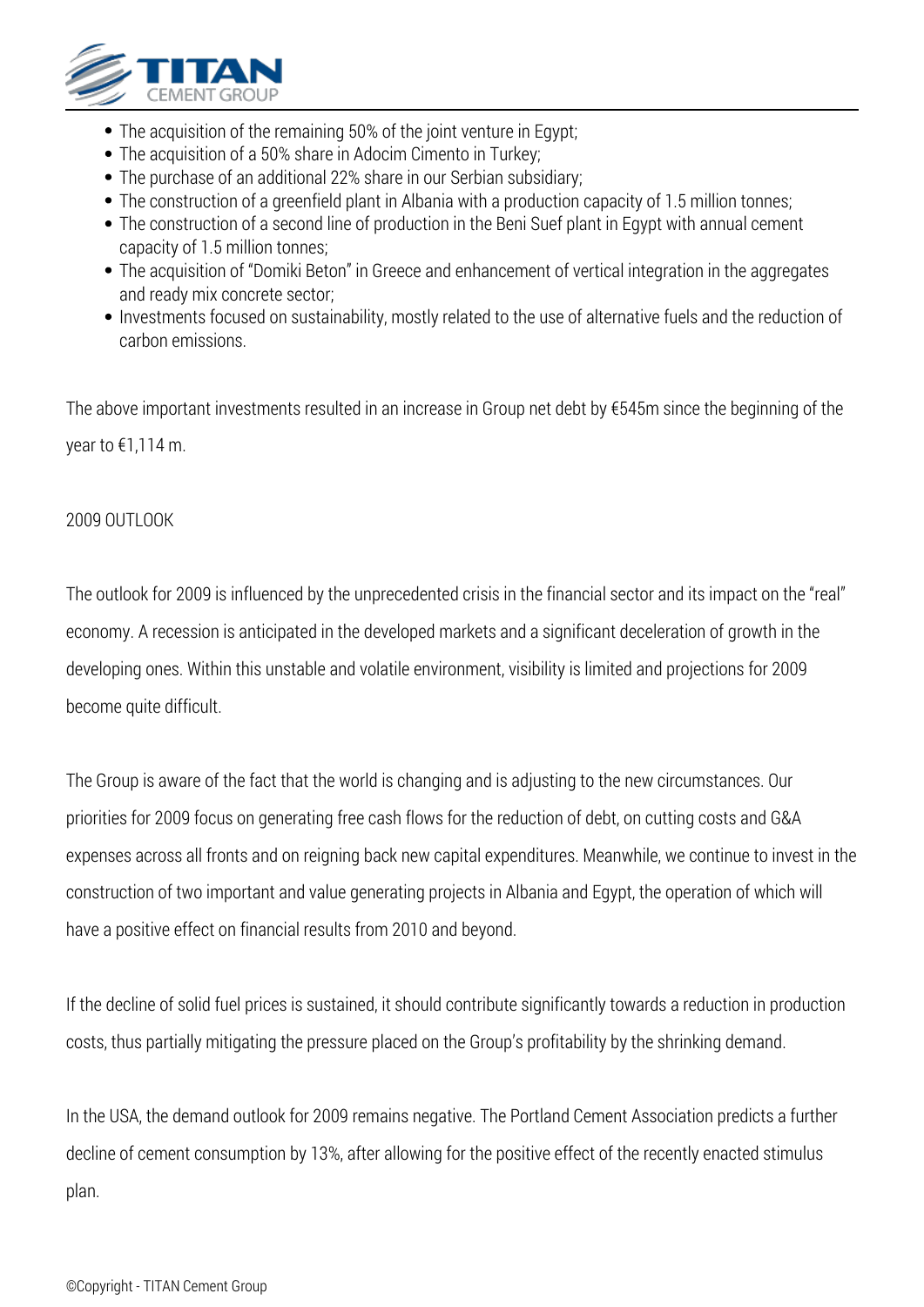

*The recent decision of the District Court of the Southern District of Florida which overturned the decision issued by the US Circuit Court of Appeals and vacated all the mining permits issued in the Lake Belt region, finds the Group well prepared to continue operations at the Pennsuco plant and to meet its customer needs, which have in any case decreased due to depressed market conditions In this context, the decision is not expected to have a material impact on the Group's 2009 results.*

*In Greece, demand for building materials is expected to decline faster compared to 2008, due to the deceleration of the housing market. The prospect of increased spending on infrastructure can only partially offset the fall in the much larger housing market.*

*Demand in the South Eastern European markets is anticipated to slow down sharply and could decline.*

*In Egypt demand growth is expected to continue, albeit at a lower pace. Our Egyptian subsidiary is getting ready for the start up of the new production line in Beni Suef in the last quarter of 2009.*

### *COMPANY FINANCIAL RESULTS*

*At parent company level, turnover was €549 m up by 2%, while EBITDA reached €148 m, 13% lower, reflecting the increase of costs, mainly of solid fuels. Net profit after tax and minorities weakened by 11% to €106 m compared to the previous year.*

*The Board of Directors of Titan Cement Co, S.A. will recommend to the Annual General Meeting of Shareholders, which has been scheduled for June 24, 2009, a cash dividend of €0.42 per share. This is 44% less than the dividend of 2007, and reflects the higher priority assigned by the Group to the preservation of the greatest possible liquidity so as to be better positioned to face the challenges of 2009.*

*Titan is an independent cement and building materials producer with over 100 years of industry experience. Based in Greece, the Group operates in 7 countries, owning 12 cement plants. Throughout its history Titan has aimed to combine operational excellence with respect for people, society and the environment.*